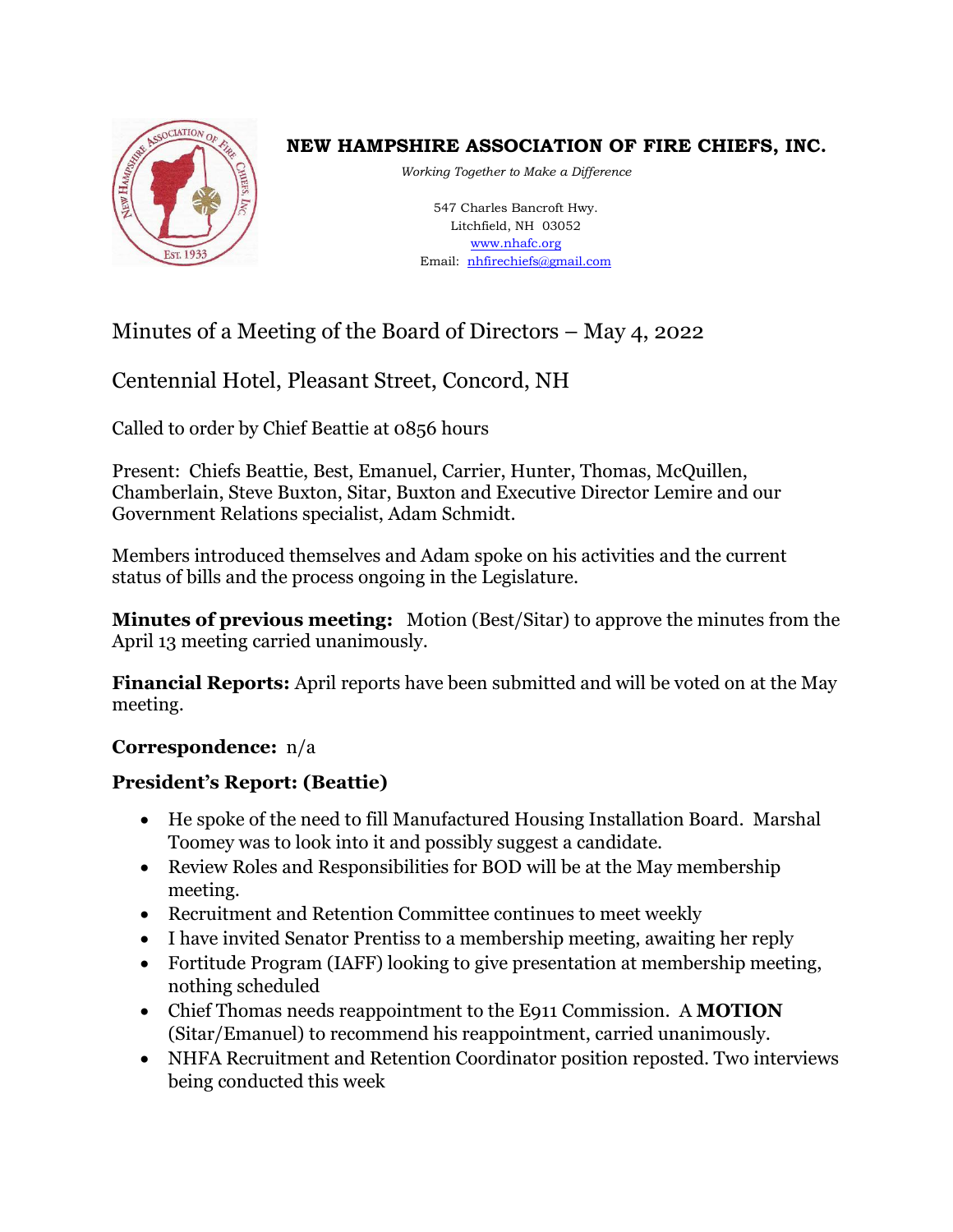- He and ED Lemire will be attending the Seacoast Chief's Association meeting Thursday 5/5
- We need to investigate issue of NH Fire Service license plates and what happens if a member is no longer affiliated with a department

### **Report of the Executive Director: (Lemire)**

- Next board meeting will be virtual on June 1.
- This month's meeting May 12 at the Mt. Washington.
- June will be in Brookline, hosted by Chief Corey on the 9th.
- July meeting will be at the Atlantic Grill in Rye on the 14th.
- August meeting will be at the Town and Country Inn in Gorham on the 11th.
- We are looking at a breakfast meeting at LRCC in September.
- We are hoping to have a Candidates' Forum at the Institute of Politics in October. I am meeting with them next Monday the 9th.
- Obviously our November weekend plans have changed.
- We need to appoint a representative to the Committee of Merit. We have six individuals interested. A **MOTION** (Sitar/Buxton) to nominate Deputy Chief Tim Joubert from Tilton/Northfield carried unanimously.

## **1 st Vice President's Report (Best)**

• No report

### **2nd Vice President's Report (Emanuel) –**

- He welcomed to new members and looks forward to working with everyone.
- He is looking forward to welcoming the NHAFC members tomorrow night at the Seacoast Chiefs' roundtable in Newington.
- The state automobile association reached out to him about how to find funding for training to deal with electric vehicles and lithium batteries. Chief Thomas thinks the HazMat conference in September will have training on that subject.

## **Sgt. At Arms Report (Watkins) – n/r**

#### **New Business:**

Chief Beattie will go over the board responsibilities at the May meeting.

#### **Old Business:**

Chief Rob Buxton reminded everyone of the mental health conference at the Academy June 8. He urged everyone to attend as the subject matter will include issues of PTSD and Workers' Comp. Seating will be limited.

He also mentioned that the Souhegan Mutual Aid members are concerned about class availability in their area. He suggested that we reach out and possibly CREF some classes with certified instructors.